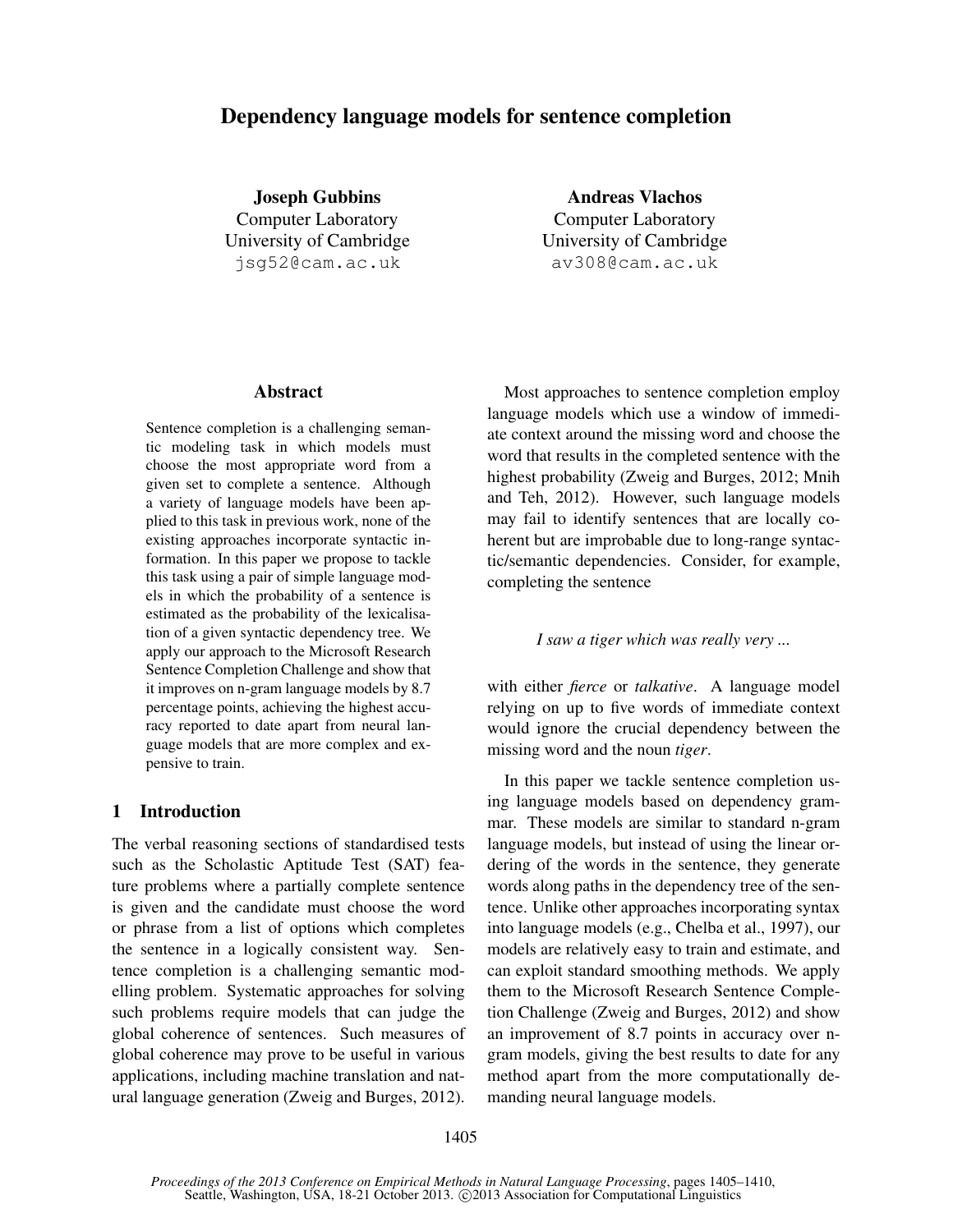

Figure 1: Dependency tree example

## 2 Unlabelled Dependency Language Models

In dependency grammar, each word in a sentence is associated with a node in a dependency tree (Figure 1). We define a dependency tree as a rooted, connected, acyclic directed graph together with a mapping from the nodes of the tree to a set of grammatical relation labels  $R$ . We define a lexicalised dependency tree as a dependency tree along with a mapping from the vertices of the tree to a vocabulary  $\mathcal{V}$ .

We seek to model the probability distribution of the lexicalisation of a given dependency tree. We will use this as a language model; we neglect the fact that a given lexicalised dependency tree can correspond to more than one sentence due to variations in word order. Let  $S<sup>T</sup>$  be a lexicalised dependency tree, where  $T$  is the unlexicalised tree and let  $w_1w_2 \ldots w_m$  be an ordering of the words corresponding to a breadth-first enumeration of the tree. In order for this representation to be unique, when we parse a sentence, we will use the unique breadthfirst ordering where the children of any node appear in the same order as they did in the sentence. We define  $w_0$  to be a special symbol denoting the root of the tree. We denote the grammatical relation between  $w_k$  and its parent by  $q_k \in \mathcal{R}$ .

We apply the chain rule to the words in the tree in the order of this breadth-first enumeration:

$$
\mathbb{P}[S^T|T] = \prod_{i=1}^m \mathbb{P}[w_i|(w_k)_{k=0}^{i-1}, T] \tag{1}
$$

Given a word  $w_i$ , we define the ancestor sequence

 $A(w)$  to be the subsequence of  $(w_k)_{k=0}^{i-1}$  describing the path from the root node to the parent of w, where each element of the sequence is the parent of the next element. For example in Figure 1,  $A(w_8) = (w_0, w_1, w_3)$ . We make the following two assumptions:

- $\bullet$  that each word  $w_i$  is conditionally independent of the words outside of its ancestor sequence  $(w_k)_{k=0}^{i-1} \cap A(w_i)^c$ , given the ancestor sequence  $A(w_i);$
- that the words are independent of the labels  $(g_k)_{k=1}^m$ .

Using these assumptions, we can write the probability as:

$$
\mathbb{P}[S^T|T] = \prod_{i=1}^m \mathbb{P}[w_i|A(w_i)] \tag{2}
$$

Given a training data corpus consisting of sentences parsed into dependency trees, the maximum likelihood estimator for the probability  $\mathbb{P}[w_i|A(w_i)]$ is given by the proportion of cases where the ancestor sequence  $A(w_i)$  was followed by  $w_i.$  Let  $C(\cdot)$  be the count of the number of observations of a pattern in the corpus. We have

$$
\hat{\mathbb{P}}[w_i|A(w_i)] = \frac{C((A(w_i), w_i))}{\sum_{w \in \mathcal{V}} C((A(w_i), w))}
$$
 (3)

As is the case for n-gram language models, we can't hope to observe all possible sequences of words no matter how big the corpus. To deal with this data sparsity issue, we take inspiration from n-gram models and assume a Markov property of order  $(N - 1)$ :

$$
\mathbb{P}[w|A(w)] = \mathbb{P}[w|A^{(N-1)}(w)] \tag{4}
$$

where  $A^{(N-1)}(w)$  denotes the sequence of up to  $(N-1)$  closest ancestors of w.

The maximum likelihood estimator for this probability is:

$$
\hat{\mathbb{P}}[w_i|A^{(N-1)}(w_i)] = \frac{C((A^{(N-1)}(w_i), w_i))}{\sum_{w \in \mathcal{V}} C((A^{(N-1)}(w_i), w))}
$$

We have arrived at a model which is quite similar to n-gram language models. The main difference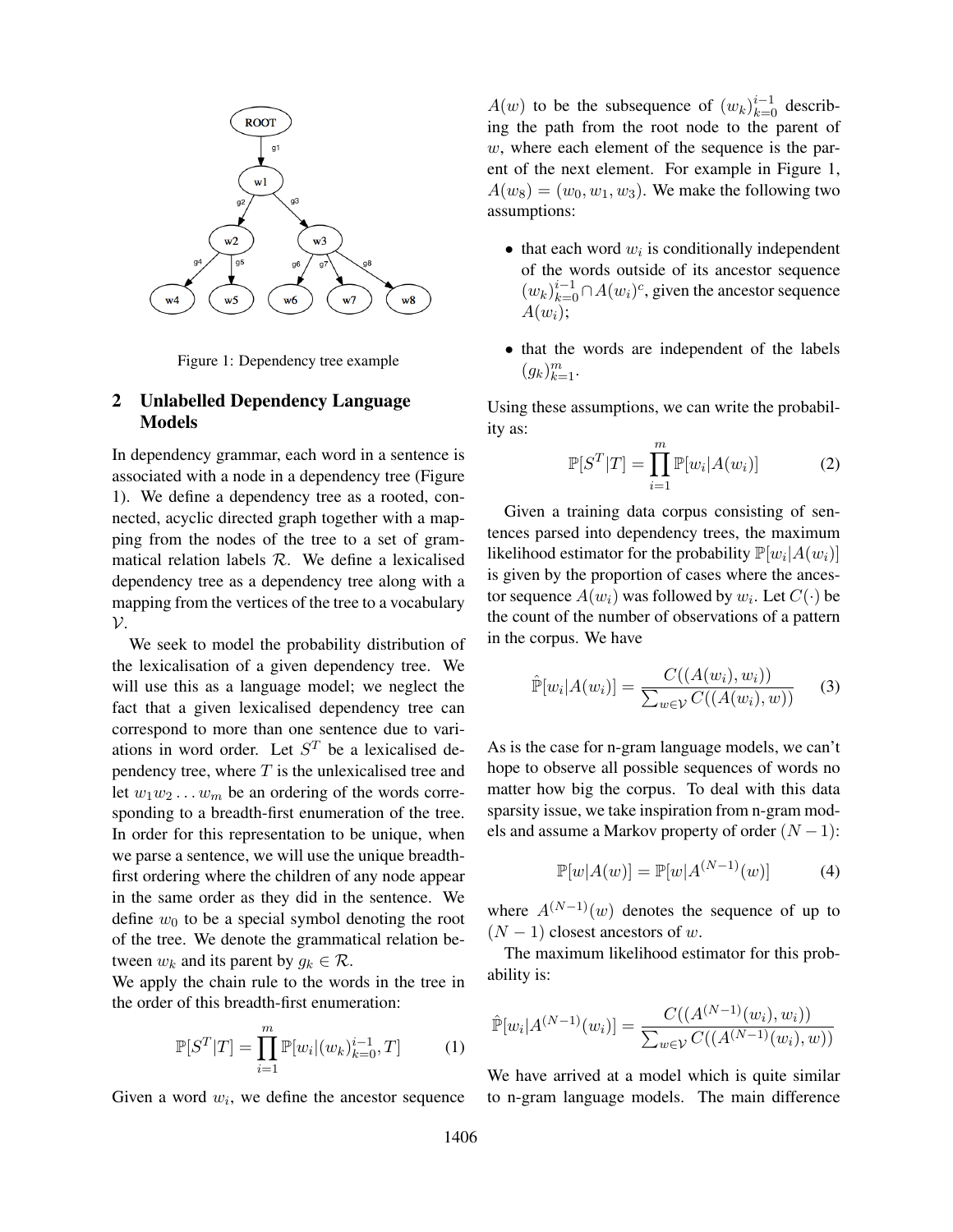is that each word in the tree can have several children, while in the n-gram models it can only be followed by one word. Thus the sum in the denominator above does not simplify to the count of the ancestor sequence in the way that it does for n-gram language models. However, we can calculate and store the denominators easily during training, so that we do not need to sum over the vocabulary each time we evaluate the estimator. We refer to this model as the order N unlabelled dependency language model.

As is the case for n-gram language models, even for low values of N, we will often encounter sequences  $(A^{(N-1)}(w), w)$  which were not observed in training. In order to avoid assigning zero probability to the entire sentence, we need to use a smoothing method. We can use any of the smoothing methods used for n-gram language models. For simplicity, we use stupid backoff smoothing (Brants et al., 2007).

#### 3 Labelled Dependency Language Models

We assumed above that the words are generated independently from the grammatical relations. However, we are likely to ignore valuable information in doing so. To illustrate this point, consider the following pair of sentences:



The dependency trees of the two sentences are very similar, with only the grammatical relations between *ate* and its arguments differing. The unlabelled dependency language model will assign the same probability to both of the sentences as it ignores the labels of grammatical relations. In order to be able to distinguish between them, the nature of the grammatical relations between the words in the dependency tree needs to be incorporated in the language model. We relax the assumption that the words are independent of the labels of the parse tree, assuming instead the each word is conditionally independent of the words and labels outside its ancestor path given the words and labels in its ancestor path. We define  $G(w_i)$  to be the sequence of grammatical relations between the successive elements of  $(A(w_i), w_i)$ .  $G(w_i)$  is the sequence of grammatical relations found on the path from the root node to  $w_i$ . For example, in Figure 1,  $G(w_8) = (g_1, g_3, g_8)$ . With our modified assumption we have:

$$
\mathbb{P}[S^T|T] = \prod_{i=1}^m \mathbb{P}[w_i|A(w_i), G(w_i)] \tag{5}
$$

Once again we apply a Markov assumption. Let  $G^{(N-1)}(w)$  be the sequence of grammatical relations between successive elements of  $(A^{(N-1)}(w), w)$ . With an  $(N-1)$ <sup>th</sup> order Markov assumption, we have:

$$
\mathbb{P}[S^T|T] = \prod_{i=1}^m \mathbb{P}[w_i|A^{(N-1)}(w_i), G^{(N-1)}(w_i)]
$$

The maximum likelihood estimator for the probability is once again given by the ratio of the counts of labelled paths. We refer to this model as the order N labelled dependency language model.

### 4 Dataset and Implementation Details

We carried out experiments using the Microsoft Research Sentence (MSR) Completion Challenge (Zweig and Burges, 2012). This consists of a set of 1,040 sentence completion problems taken from five of the Sherlock Holmes novels by Arthur Conan Doyle. Each problem consists of a sentence in which one word has been removed and replaced with a blank and a set of 5 candidate words to complete the sentence. The task is to choose the candidate word which, when inserted into the blank, gives the most probable complete sentence. The set of candidates consists of the original word and 4 imposter words with similar distributional statistics. Human judges were tasked with choosing imposter words which would lead to grammatically correct sentences and such that, with some thought, the correct answer should be unambiguous. The training data set consists of 522 19th century novels from Project Gutenberg. We parsed the training data using the Nivre arc-eager deterministic dependency parsing algorithm (Nivre and Scholz, 2004) as implemented in MaltParser (Nivre et al., 2006). We trained order N labelled and unabelled dependency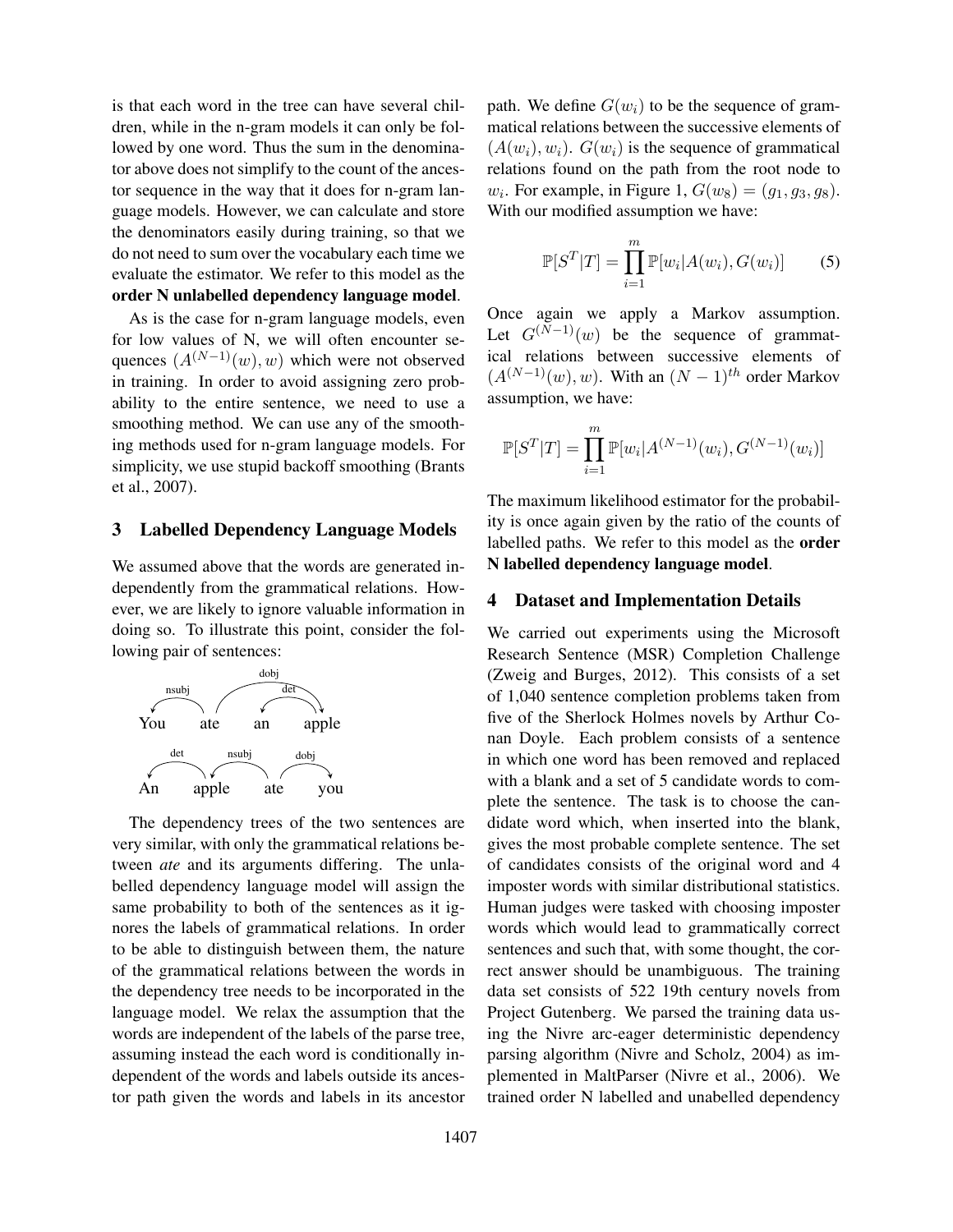

Figure 2: Procedure for evaluating sentence completion problems

|   | <b>Unlab-SB</b> | Lab-SB | Ngm-SB   | Ngm-KN   |
|---|-----------------|--------|----------|----------|
|   | $43.2\%$        | 43.0%  | $28.1\%$ | 27.8%    |
| 3 | 48.3%           | 49.8%  | 38.5%    | 38.4%    |
|   | 48.3%           | 50.0%  | 40.8%    | $41.1\%$ |
| 5 | 47.4%           | 49.9%  | 41.3%    | 40.8%    |

Table 1: Summary of results for Sentence Completion

language models for  $2 \leq N \leq 5$ . Words which occured fewer than 5 times were excluded from the vocabulary. In order to have a baseline to compare against, we also trained n-gram language models with Kneser-Ney smoothing and stupid backoff using the Berkeley Language Modeling Toolkit (Pauls and Klein, 2011).

To test a given language model, we calculated the scores it assigned to each candidate sentence and chose the completion with the highest score. For the dependency language models we parsed the sentence with each of the 5 possible completions and calculated the probability in each case. Figure 2 illustrates an example of this process for the order 3 unlabelled model.

#### 5 Results

Table 1 summarises the results. Unlab-SB is the order N unlabelled dependency language model with Stupid Backoff, Lab-SB is the order N labelled dependency language model with Stupid Backoff, Ngm-SB is the n-gram language model with Stupid Backoff and Ngm-KN is the interpolated Kneser-Ney smoothed n-gram language model.

Both of the dependency language models outperfomed the n-gram language models by a substantial

| Method                             | Accuracy      |
|------------------------------------|---------------|
| n-grams (Various)                  | $39\% - 41\%$ |
| Skip-grams (Mikolov)               | 48%           |
| <b>Unlabelled Dependency Model</b> | $48.3\%$      |
| Average LSA (Zweig)                | 49%           |
| <b>Labelled Dependency Model</b>   | 50.0%         |
| Log-bilinear Neural LM (Mnih)      | 54.7%         |
| Recurrent Neural LM (Mikolov)      | 55.4%         |

Table 2: Comparison against previous results

margin for all orders considered. The best result was achieved by the order 4 labelled dependency model which is 8.7 points in accuracy better than the best ngram model. Furthermore, the labelled dependency models outperformed their unlabelled counterparts for every order except 2.

Comparing against previous work (Table 2), the performance of our n-gram baseline is slightly better than the accuracy reported by other authors (Mnih and Teh, 2012; Zweig et al., 2012) for models of this type. The performance of the labelled dependency language model is superior to the results reported for any single model method, apart from those relying on neural language models (Mnih and Teh, 2012; Mikolov et al., 2013) . However the superior performance of neural networks comes at the cost of long training times. The best result achieved in Zweig et al. (2012) using a single method was 49% accuracy with a method based on LSA. Mikolov et al. (2013) also reported accuracy of 48% for a method called skip-grams, which uses a log-linear classifier to predict which words will appear close to each other in sentences.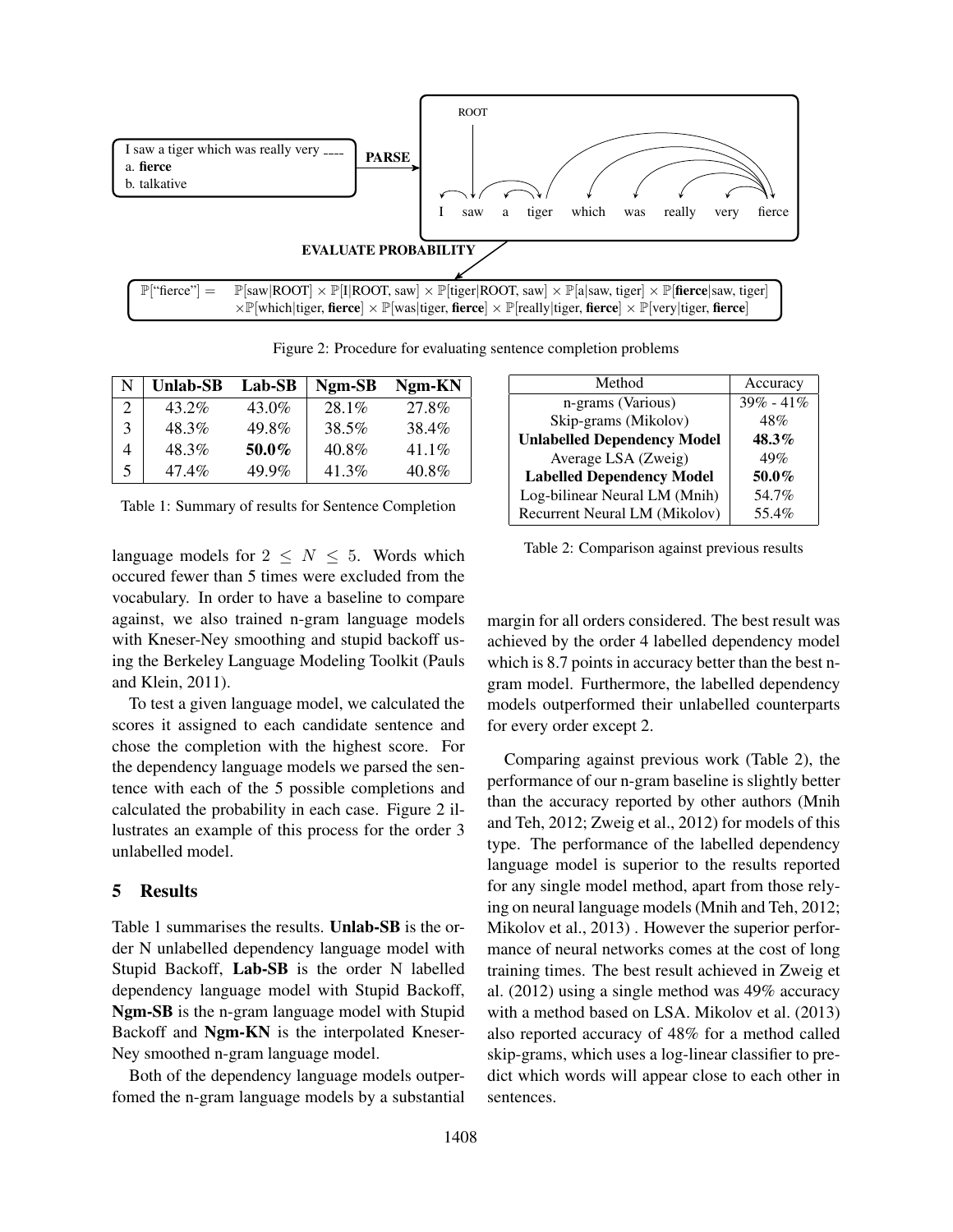### 6 Related Work and Discussion

The best-known language model based on dependency parsing is that of Chelba et al. (1997). This model writes the probability in the familiar left-toright chain rule decomposition in the linear order of the sentence, conditioning the probability of the next word on the linear trigram context, as well as some part of the dependency graph information relating to the words on its left. The language models we propose are far simpler to train and compute. A somewhat similar model to our unlabelled dependency language model was proposed in Graham and van Genabith (2010). However they seem to have used different probability estimators which ignore the fact that each node in the dependency tree can have multiple children. Other research on syntactic language modelling has focused on using phrase structure grammars (Pauls and Klein, 2012; Charniak, 2001; Roark, 2001; Hall and Johnson, 2003). The linear complexity of deterministic dependency parsing makes dependency language models such as ours more scalable than these approaches.

The most similar task to sentence completion is lexical substitution (McCarthy and Navigli, 2007). The main difference between them is that in the latter the word to be substituted provides a very important clue in choosing the right candidate, while in sentence completion this is not available. Another related task is selectional preference modeling (Séaghdha, 2010; Ritter et al., 2010), where the aim is to assess the plausibility of possible syntactic arguments for a given word.

The dependency language models described in this paper assign probabilities to full sentences. Language models which require full sentences can be used in automatic speech recognition (ASR) and machine translation (MT). The approach is to use a conventional ASR or MT decoder to produce an N-best list of the most likely candidate sentences and then re-score these with the language model. This was done by Chelba et al. (1997) for ASR using a dependency language model and by Pauls and Klein (2011) for MT using a PSG-based syntactic language model.

## 7 Conclusion

We have proposed a pair of language models which are probabilistic models for the lexicalisation of a given dependency tree. These models are simple to train and evaluate and are scalable to large data sets. We applied them to the Microsoft Research Sentence Completion Challenge. They performed substantially better than n-gram language models, achieving the best result reported for any single method except for the more expensive and complex to train neural language models.

#### Acknowledgments

Andreas Vlachos is funded by the European Community's Seventh Framework Programme (FP7/2007-2013) under grant agreement no. 270019 (SPACEBOOK project www.spacebookproject.eu). The authors would like to thank Dr. Stephen Clark for his helpful comments.

#### References

- Thorsten Brants, Ashok C Popat, Peng Xu, Franz J Och, and Jeffrey Dean. 2007. Large Language Models in Machine Translation. In *Proceedings of the 2007 Joint Conference on Empirical Methods in Natural Language Processing and Computational Natural Language Learning*, pages 858–867. Association for Computational Linguistics.
- Eugene Charniak. 2001. Immediate-head parsing for language models. In *Proceedings of the 39th Annual Meeting on Association for Computational Linguistics*, pages 124–131. Association for Computational Linguistics.
- Ciprian Chelba, David Engle, Frederick Jelinek, Victor Jimenez, Sanjeev Khudanpur, Lidia Mangu, Harry Printz, Eric Ristad, Ronald Rosenfeld, Andreas Stolcke, et al. 1997. Structure and performance of a dependency language model. In *Proceedings of Eurospeech*, volume 5, pages 2775–2778.
- Yvette Graham and Josef van Genabith. 2010. Deep syntax language models and statistical machine translation. In *Proceedings of the 4th Workshop on Syntax and Structure in Statistical Translation*, pages 118– 126. Coling 2010 Organizing Committee, August.
- Keith Hall and Mark Johnson. 2003. Language modeling using efficient best-first bottom-up parsing. In *IEEE Workshop on Automatic Speech Recognition and Understanding*, pages 507–512. IEEE.